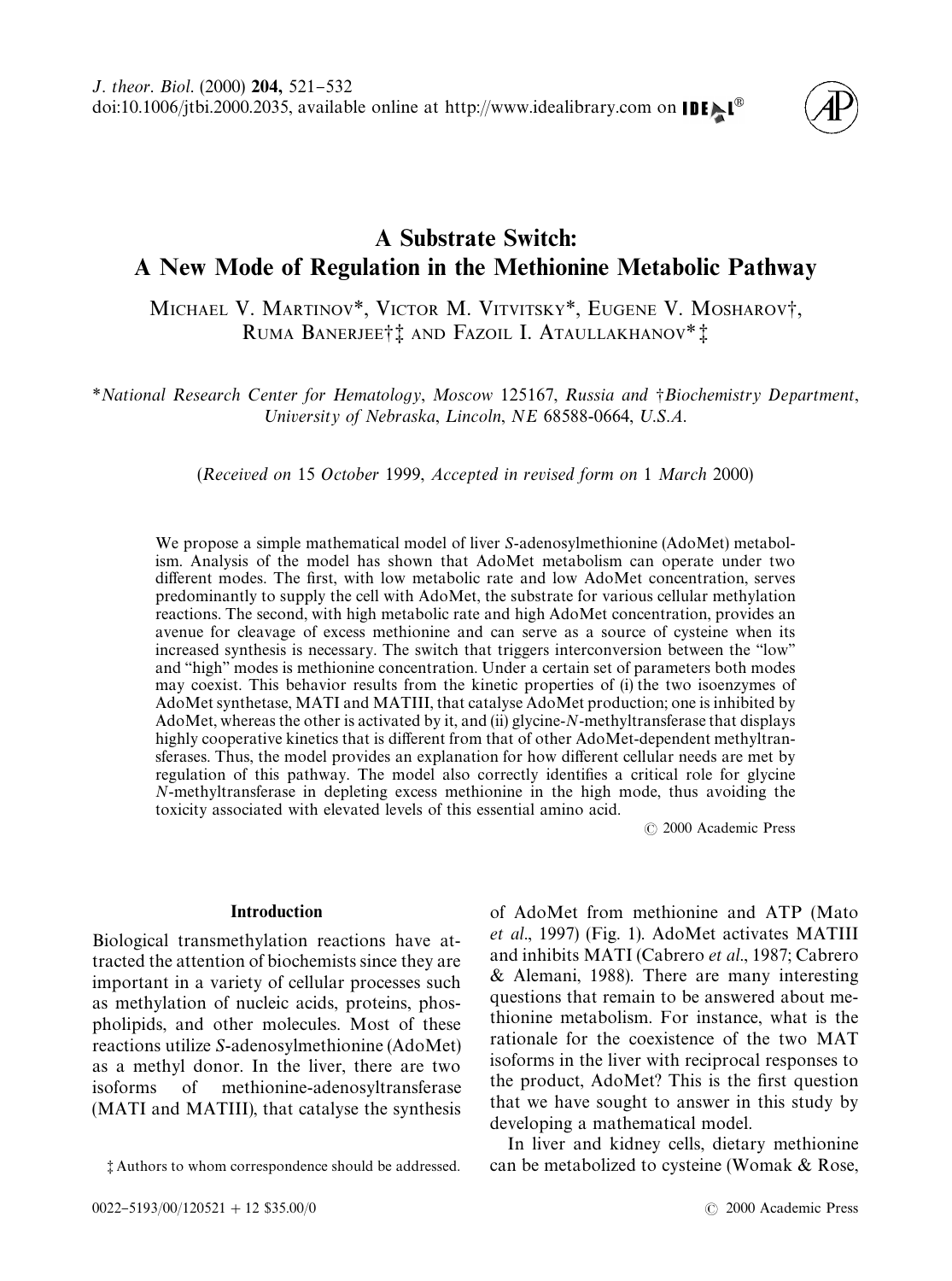<span id="page-1-0"></span>[1941](#page-11-0); [Finkelstein](#page-11-0) *et al*., 1986, [1988\)](#page-11-0). Homocysteine is an intermediate at a key junction in this pathway (Fig. 1). It can either be remethylated back to methionine or it can undergo a condensation reaction with serine to form cystathionine. The latter is the direct precursor of cysteine. This source of cysteine derived from methionine is very important in the maintenance of the intracellular glutathione pool [\(Beatty & Reed,](#page-10-0) [1980;](#page-10-0) [Mosharov & Banerjee, 2000\).](#page-11-0) The question thus arises, how do cells control flow through a single methionine metabolite, AdoMet, to provide two different consumers, i.e. AdoMet for methyl transfer reactions and glutathione for redox buffering? This is the second question that we have sought to answer with the model described in this study.



FIG. 1. Pathways for methionine metabolism in mammals. Abbreviations: AdoMet: *S*-adenosyl methionine, AdoHcy: *S*-adenosylhomocysteine, GSH: glutathione, A: methylation substrates, A-CH<sub>3</sub>: methylated substrates, THF: tetrahydrofolate, 5,10-CH<sup>2</sup> THF: 5,10-methylenetetrahydrofolate, 5-CH<sub>3</sub>THF: 5-methyl-tetrahydrofolate, ATP:<br>colonasing triphasphate, NADD<sup>+</sup>+ piastinamide adminst adenosine triphosphate, NADP`: nicotinamide adenine dinucleotide phosphate, NADPH: nicotinamide adenine dinucleotide phosphate, reduced form.

Elevated levels of homocysteine are a significant and independent risk factor for cardiovascular diseases (reviewed in [Refsum](#page-11-0) *et al*., 1998) and neural tube defects (Mills *et al*[., 1995\)](#page-11-0). The mechanism by which high homocysteine levels lead to disease is not known. Understanding the regulatory mechanisms operative in homocysteine metabolism is key to understanding aberrations in homocysteine homeostasis. Mathematical modeling has proven to be a very powerful tool for the study of metabolic control [\(Selkov, 1975;](#page-11-0) [Martinov](#page-11-0) *et al*., 1999; [Ni & Savageau, 1996\)](#page-11-0). A mathematical model describing the homocysteine metabolic junction could be a useful approach. It could help to integrate the existing experimental data and test their validity, provide a comprehensive overview of the regulation, and suggest testable hypotheses for further experimental work.

In this study, we propose a simple mathematical model for methionine metabolism in liver cells. The model qualitatively fits the experimental data concerning metabolic fluxes and intermediate concentrations under physiological conditions. Analysis of this model shows that methionine metabolism can exist in two steady states. The first corresponds to the physiological values of metabolites, whereas the second occurs at a ten-fold higher AdoMet concentration and leads to a two- to three-fold faster rate of cysteine synthesis from methionine. Under a certain range of parameters, both steady states can coexist. There are at least two factors which can switch the system from the first steady state to the second: an increase in methionine concentration or a change in the ratio of MATI/MATIII activities. Finally, our mathematical model proposes the principles of regulation of methionine metabolism and offers a plausible explanation for why the liver has MATIII and glycine-*N*-methyltransferase, enzymes that are absent in most of the other tissues.

#### Model Description

The pathway for methionine metabolism is shown in Fig. 1 and starts from the conversion of methionine to AdoMet. The latter is a substrate for many methylases, which represent the second step in this pathway. Generally, pathways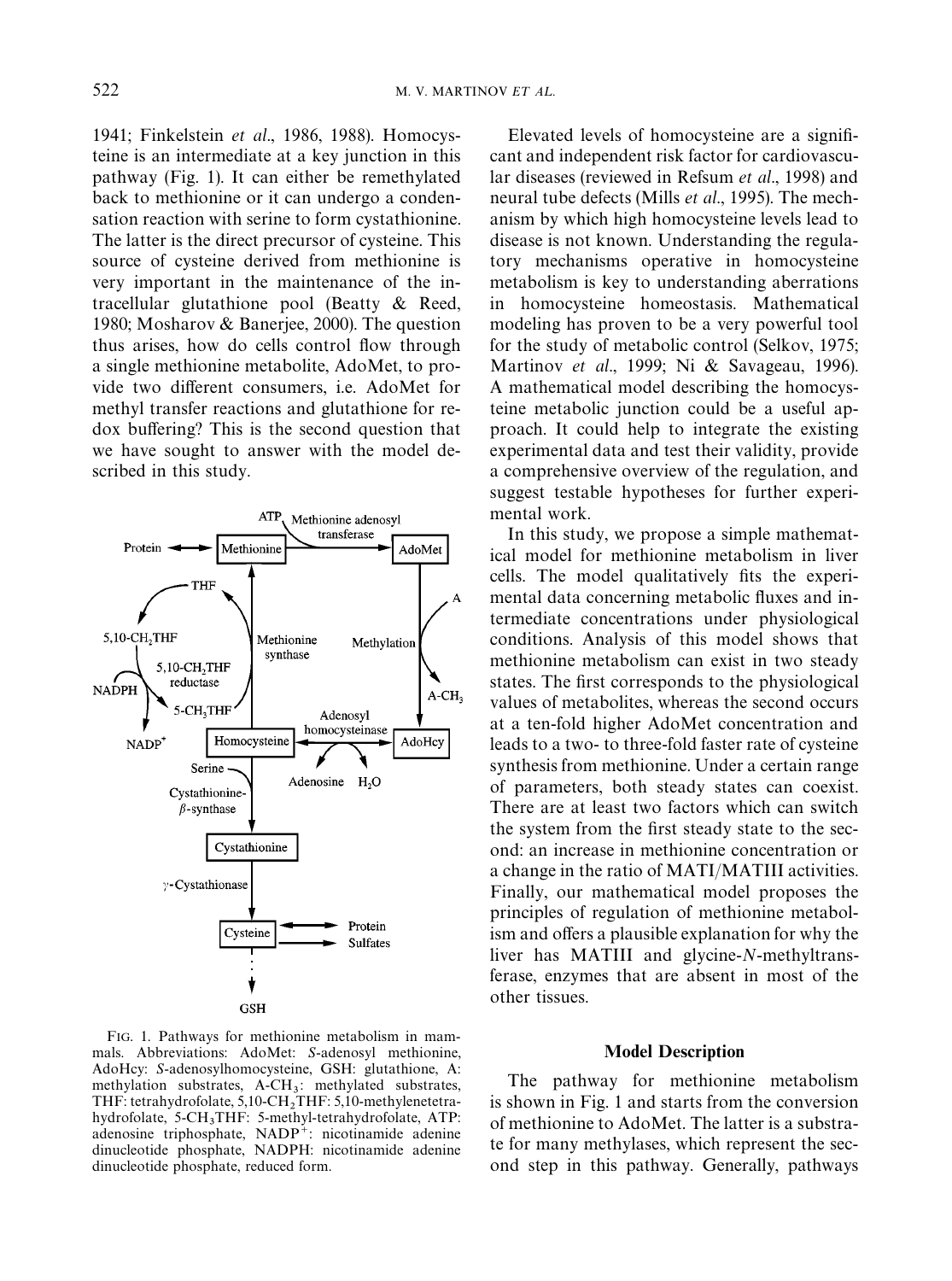producing a substrate for multiple reactions are regulated by negative feedback, for instance in the synthesis of ATP. Such a strategy permits relative independence for different consumers, i.e. changes in the rate of one of the consumers leads to corresponding change in the rate of substrate production thus preventing significant deviations in substrate concentration. A similar mode of regulation operates in methionine metabolism where AdoMet is a strong inhibitor of the two MAT isoenzymes, the hepatic MATI and the extrahepatic MATII.

The third step in the pathway is catalysed by adenosylhomocysteinase. This step is the hydrolysis of *S*-adenosylhomocysteine, and formation of adenosine and homocysteine (Hcy). The activity of adenosylhomocysteinase in the liver cells is about 900 mmol  $h^{-1}l^{-1}$  cells (Hoff[man](#page-11-0) *et al*[., 1979\)](#page-11-0) that is at least ten times higher than the activities of all other enzymes included in the model. The reaction is reversible under intracellular conditions [\(De la Haba & Cantoni, 1959;](#page-11-0) [Finkelstein, 1990\)](#page-11-0) and proceeds in the direction of hydrolysis only if the products, adenosine and homocysteine are metabolized (Hoffman [et al](#page-11-0)., [1980; Finkelstein, 1990\)](#page-11-0). This implies that this step is not rate limiting and the metabolic flux through it is determined by the rates of AdoHcy formation and adenosine and homocysteine consumption. Usually, reversible reactions catalysed by highly active enzymes are not rate-limiting steps in metabolic cycles. Thus, we assume that the adenosylhomocysteinase reaction is at equilibrium. The pathway bifurcates at the next step since homocysteine has two metabolic destinies. It can be transformed into cystathionine in a reaction catalysed by cystathionine- $\beta$ -synthase. Cystathionine is subsequently converted to cysteine, and can either be degraded to sulfate or support protein and glutathione biosyntheses. Alternatively, homocysteine can be reconverted to methionine in a reaction catalysed by methionine synthase or betaine homocysteine methyltransferase. Both branches of homocysteine metabolism are rather complex. Both the transmethylation catalysed by methionine synthase and the transsulfuration catalysed by cystathionine  $\beta$ -synthase are irreversible. Thus, we assume that the products of these and downstream reactions do not influence the upstream enzymes. We therefore assume that the rate of homocysteine utilization depends only on its own concentration and on the sum of the activities of the transmethylases and cystathionine- $\beta$ -synthase.

In liver cells, there are two additional enzymes that contribute to the complexity of the pathway. The first, MATIII, is activated by its product, AdoMet. This positive feedback could potentially lead to instability in the pathway by accelerating ATP-dependent AdoMet synthesis. The second enzyme, glycine-*N*-methyltransferase is also activated by AdoMet [\(Ogawa & Fujioka, 1982\)](#page-11-0). The product of this reaction is sarcosine that is either oxidized to glycine in a reaction catalysed by sarcosine dehydrogenase or its transported out of cells.

For the development of a simple mathematical model that encompasses the salient features of methionine metabolism, the pathway was simpli fied as shown in Fig. 2. For this analysis, we have made the following assumptions.

1. The concentrations of methionine, adenosine, ATP, glycine and substrates for methylation (A in Fig. 2) are constant.



FIG. 2. Simplified pathway of methionine metabolism in liver cells employed for modeling in this study. For abbreviations see [Fig. 1.](#page-1-0)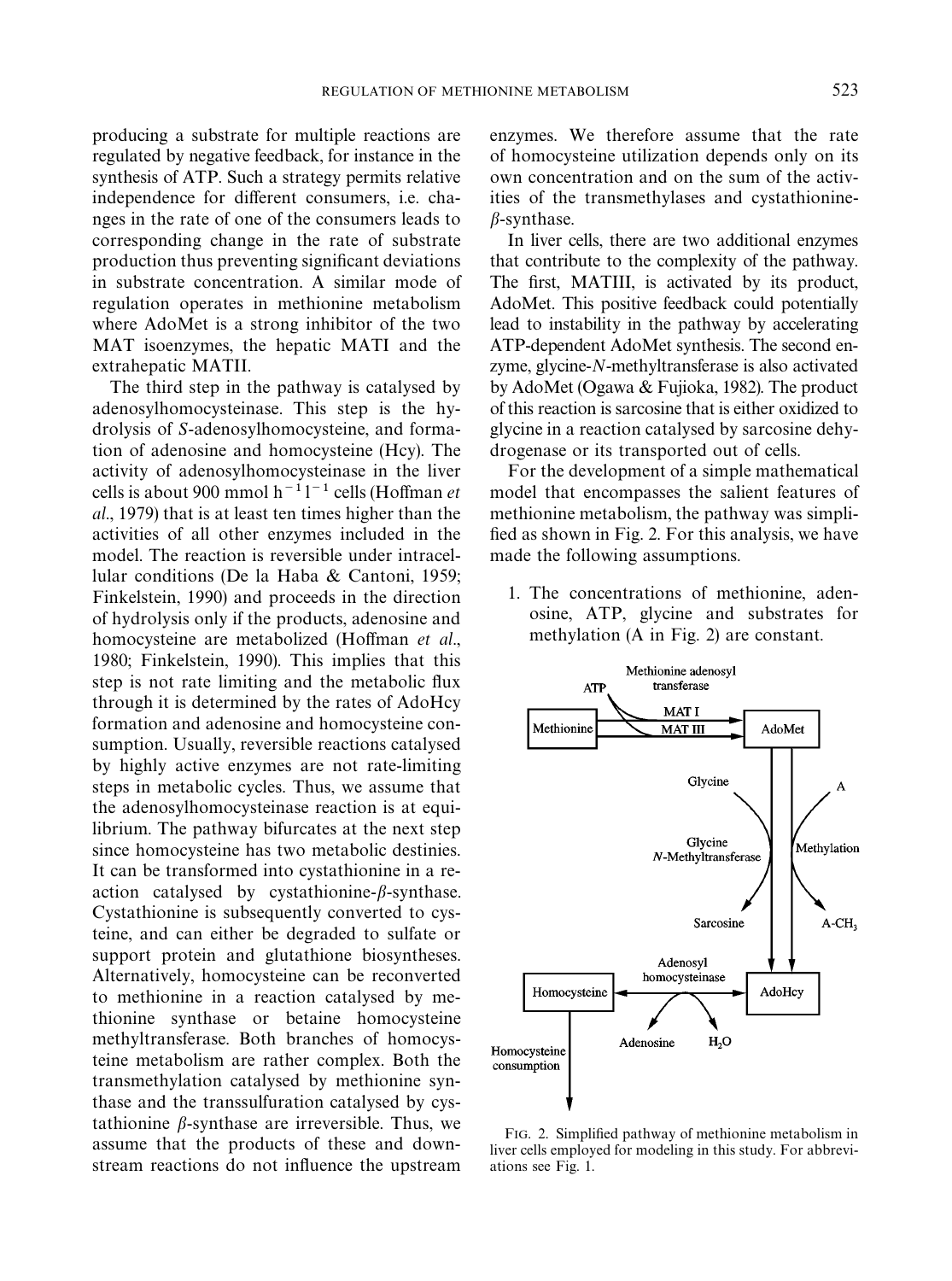- <span id="page-3-0"></span>2. The Michaelis constants are the same for all methylases except glycine-*N*-methyltransferase.
- 3. Reactions catalysed by cystathionine- $\beta$ -synthase and methionine synthase are not in fluenced by their products. The rate of homocysteine utilization depends linearly on homocysteine concentration.
- 4. The adenosylhomocysteinase reaction is at equilibrium because the activity of adenosylhomocysteinase is much higher than the activity of all other reactions in this pathway (Hoffman *et al.*, 1979):

$$
K_{\text{AHC}} = \frac{\text{[Adenosine]} \text{ [Hey]}}{\text{[AdoHey]}},\tag{1}
$$

$$
K_{\text{AHC}} = 0.1 \, \mu \text{M}, \qquad \text{[Adenosine]} = 1 \, \mu \text{M}.
$$

With the above assumptions two differential equations are needed to describe the kinetics of AdoMet and AdoHcy concentrations:

$$
\frac{\text{d}[{\text{AdoMet}}]}{\text{d}t} = (V_{MATI} + V_{MATIII})
$$

$$
- (V_{GNMT} + V_{MET})
$$

$$
= V^+ - V^-
$$
(2)

$$
\frac{\text{d}[{\text{AdoHey}}]}{\text{d}t} = \frac{(V_{GNMT} + V_{MET}) - (V_{MS} + V_{CBS})}{1 + K_{AHC}/[{\text{Adenosine}}]}
$$

$$
= \frac{V^- - V_D}{1 + K_{ABC}/[\text{Adenosine}]}
$$
 (3)

where 
$$
V^+ = V_{MATI} + V_{MATIII},
$$

$$
V^- = V_{GNMT} + V_{MET},
$$

$$
V_D = V_{MS} + V_{CBS}.
$$

Here  $V_{MATI}$ ,  $V_{MATIII}$ ,  $V_{GNMT}$ ,  $V_{MET}$ ,  $V_{MS}$  and  $V_{CBS}$  denote the rates of methionine *S*-adenosyltransferase I, methionine *S*-adenosyltransferase III, glycine *N*-methyltransferase, total rate of methyltransferases except glycine *N*-methyltransferase, methionine synthase and cystathionine- $\beta$ -synthase, respectively.  $K_{AHC}$  denotes the equilibrium constant of the adenosylhomocysteinase reaction. [AdoMet] and [AdoHcy] correspond to intracellular *S*-adenosylmethionine and *S*-adenosylhomocysteine concentrations.

Names, notations and values of the variables, parameters, and reaction rates that have been employed in the model are listed in Tables 1 and [2.](#page-4-0)

## Enzymatic Reaction Rates

*Notation*

 $V_{max}^{ENZ}$  - Activity of enzyme  $K_{m}^{ENZ}$ —Michaelis constant of enzyme  $K_i^{ENZ}$ —Inhibition constant of enzyme

## METHIONINE *S*-ADENOSYLTRANSFERASE I (MATI)

The enzyme exhibits Michaelis–Menten dependence on methionine concentration and is inhibited by AdoMet. Since the ATP concentration is kept as a constant in our model, there is no

| יי |  |
|----|--|
|----|--|

*Metabolite concentrations obtained in the model using physiologically normal values of parameters*. *Experimental data were taken from [Finkel](#page-11-0)[stein & Martin](#page-11-0)* (1986), *[Finkelstein](#page-11-0)* (1990) *and [Cabrero et al](#page-10-0)*. (1988)

|                                |                                                                                |                | $\mu$ mol $1^{-1}$ cells                         |  |  |
|--------------------------------|--------------------------------------------------------------------------------|----------------|--------------------------------------------------|--|--|
| Designation                    | Description                                                                    | Model          | Experiment                                       |  |  |
| Met<br>AdoMet<br>AdoHcy<br>Hcy | Methionine<br>S-Adenosyl-methionine<br>S-Adenosyl-homocysteine<br>Homocysteine | 60<br>3<br>0.3 | $45 - 80$<br>$20 - 100$<br>$1 - 30$<br>$0.1 - 1$ |  |  |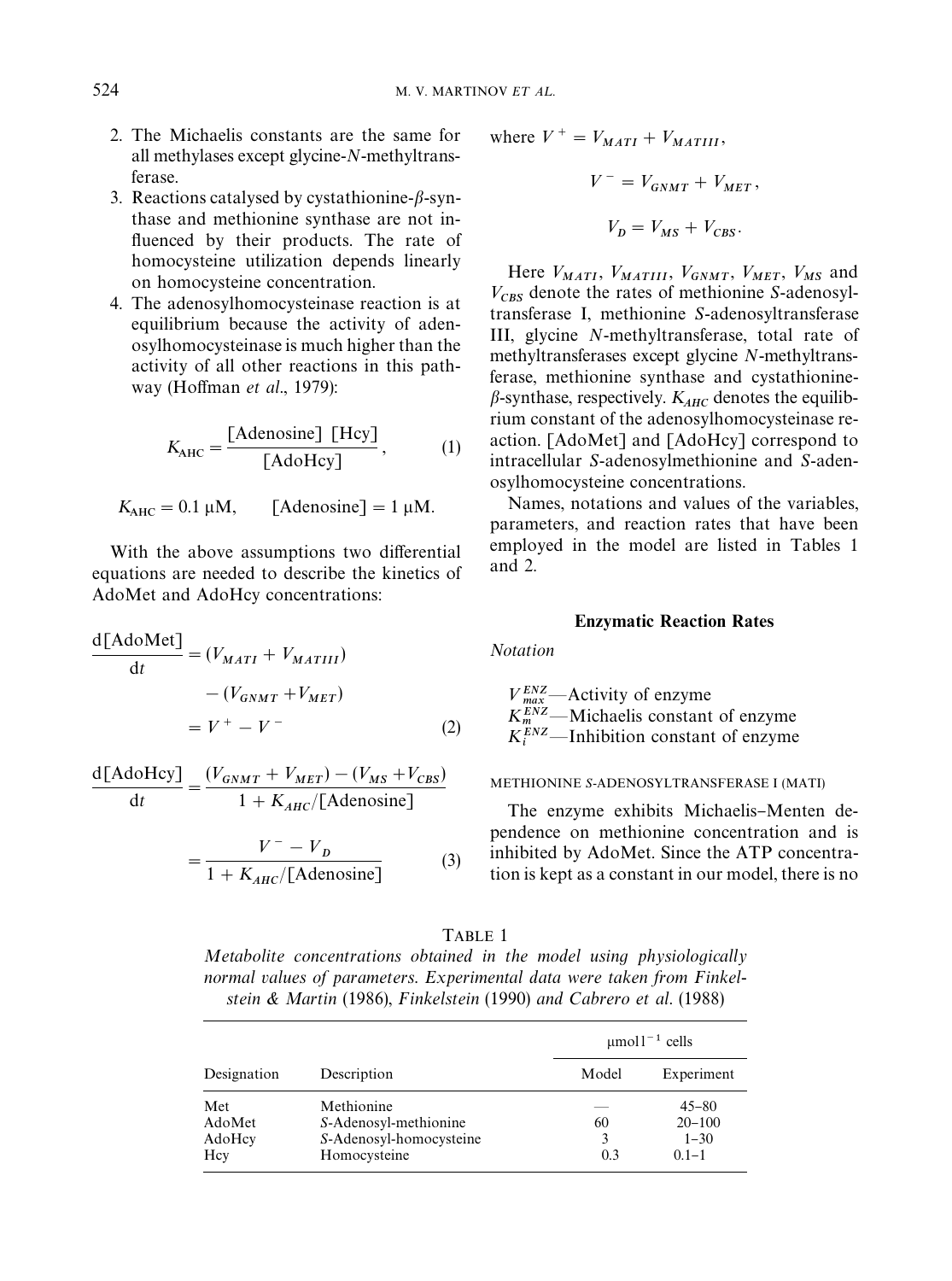<span id="page-4-0"></span>

|                                                                                      |                                       | Value                             |                 |                                                                               |
|--------------------------------------------------------------------------------------|---------------------------------------|-----------------------------------|-----------------|-------------------------------------------------------------------------------|
| Parameter                                                                            | Description                           | Model                             | Experiment      | References                                                                    |
| <b>MATI</b>                                                                          |                                       |                                   |                 |                                                                               |
| $V_{MATI}$<br>$(\mu$ mol hr <sup>-1</sup> 1 <sup>-1</sup> cells)                     | Rate*                                 | 200                               | 270-470         | Oka et al. (1981),<br>Cabrero et al. (1987),<br>Pajares et al. (1992)         |
| $V_{\mathit{max}}^{\mathit{MATI}}$<br>$(\text{µmol hr}^{-1}1^{-1}$ cells)            | Activity                              | 561                               | 2000-2200       | Cabrero et al. (1988),<br>Hoffman (1983)                                      |
| $K_m^{MATI}$ ( $\mu$ M)                                                              | Michaelis constant<br>for Met         | 41                                | 41              | Sullivan & Hoffman (1983)                                                     |
| $K_i^{MATI}$ (µM)                                                                    | Inhibition constant<br>for AdoMet     | 50                                | $300 - 400$     | Cabrero et al. (1987),<br>Sullivan & Hoffman (1983),<br>Cabrero et al. (1988) |
| <i>MATIII</i>                                                                        |                                       |                                   |                 |                                                                               |
| $V_{MATIII}$<br>$(\mu \text{mol} \, \text{h}^{-1} \, \text{l}^{-1} \, \text{cells})$ | Rate*                                 | 200                               | $100 - 260$     | Oka et al. (1981),<br>Cabrero et al. (1987),<br>Pajares et al. (1992)         |
| $V_{\mathit{max}}^{\mathit{MATIII}}$<br>(mmol hr <sup>-1</sup> $1^{-1}$ cells)       | Activity                              | 22.87                             | $5 - 9$         | Cabrero et al. (1988),<br>Hoffman (1983)                                      |
| $K_{m1}^{MATIII}$ (mM)                                                               |                                       | 19.1<br>(at $60 \mu M$<br>AdoMet) | $\overline{4}$  | Calculated from<br>Sullivan & Hoffman (1983)                                  |
| $K_{m2}^{MATIII}$ (µM)                                                               |                                       | 21.1                              | 200             | Calculated from<br>Sullivan & Hoffman (1983)                                  |
| <b>GNMT</b>                                                                          |                                       |                                   |                 |                                                                               |
| $V_{GNMT}$<br>(µmol $hr^{-1}l^{-1}$ cells)                                           | Rate*                                 | 0.3                               | $80 - 300$      | Mudd et al. (1980)                                                            |
| $V_{\mathit{max}}^{\mathit{GNMT}}$<br>(mmol $hr^{-1}l^{-1}$ cells)                   | Activity                              | 10.6                              | $6 - 10$        | Ogawa & Fujioka (1982),<br>Yeo & Wagner (1992)                                |
| $K_m^{GNMT}$ (µM)                                                                    | Michaelis constant<br>for AdoMet      | 4500                              | 50              | Ogawa & Fujioka (1982)                                                        |
| $K_i^{GNMT}$ (µM)                                                                    | Inhibition constant<br>for AdoHcy     | 20                                | $35 - 80$       | Kerr & Headley (1974)                                                         |
| Methylation<br>$V_{MET}$ (µmol hr <sup>-1</sup> 1 <sup>-1</sup><br>cells)            | Rate*                                 | 399.7                             |                 |                                                                               |
| $V_{\mathit{max}}^{\mathit{MET}}$<br>$(\mu \text{mol hr}^{-1}1^{-1}$ cells)          | Activity                              | 4544                              |                 |                                                                               |
| $K_{m1}^{MET}\left( \mu \mathrm{M}\right)$                                           | Michaelis constant<br>for AdoMet      | 17<br>(at $3 \mu M$<br>AdoHcy)    | $4 - 18$        | Duerre et al. (1977)<br>Hoffmann & Cornatzer (1978)                           |
| $K_{m2}^{MET}$                                                                       | Michaelis constant<br>for substrate A | $[A]/K_{m2}^{MET}$<br>$= 0.1$     | $2.5 - 6 \mu M$ | Duerre et al. (1977)<br>Hoffmann & Cornatzer (1978)                           |
| Homocysteine consumption $(V_{MS} + V_{CBS})$                                        |                                       |                                   |                 |                                                                               |
| $V_{D}$<br>$(\mu \text{mol hr}^{-1}1^{-1}$ cells)                                    | Rate*                                 | 400                               | $400 - 600$     | Mudd & Poole (1975)                                                           |
| $\alpha_d(hr^{-1})$                                                                  | Rate constant                         | 1333                              |                 |                                                                               |

## TABLE 2 Values of the kinetic constants and enzymatic rates employed in the model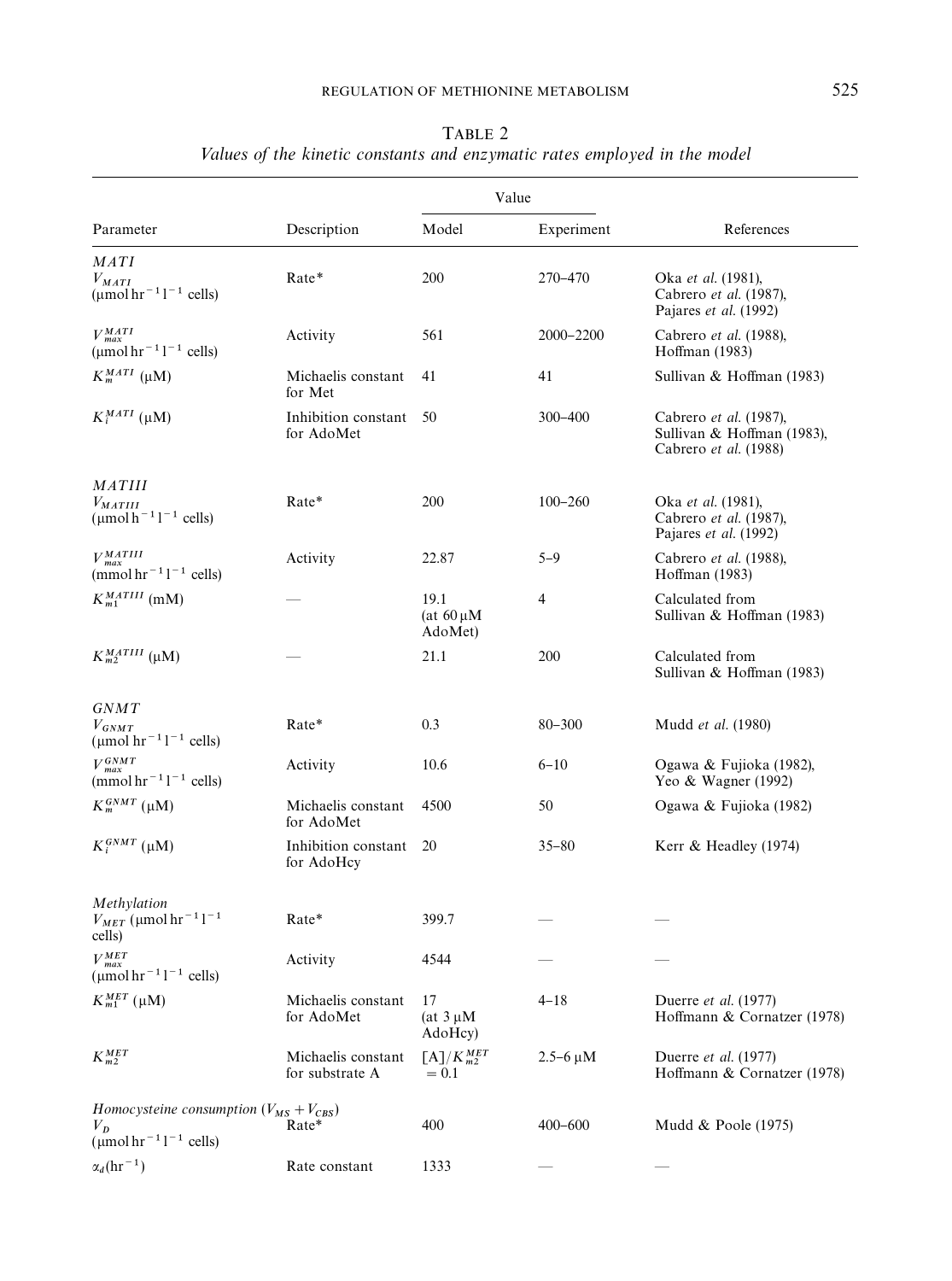TABLE 2 (*Continued*)

<span id="page-5-0"></span>

|                                                                                                                  |                                        | Value |             |                                                                              |
|------------------------------------------------------------------------------------------------------------------|----------------------------------------|-------|-------------|------------------------------------------------------------------------------|
| Parameter                                                                                                        | Description                            | Model | Experiment  | References                                                                   |
| Other functions used in the model                                                                                |                                        |       |             |                                                                              |
| $V^+ = V_{MET} + V_{MATIII}$<br>$\left(\mu\mathrm{mol\,hr}^{-1}\right)\left\{\frac{\mu}{\mathrm{cells}}\right\}$ | Total rate of<br>AdoMet synthesis      | 400   | 370–730     | Oak et al. (1981),<br>Cabrero et al. (1987),<br>Pajares <i>et al.</i> (1992) |
| $V^- = V_{MATI} + V_{GNMT}$<br>( $\mu$ mol hr <sup>-1</sup> l <sup>-1</sup> cells)                               | Total rate of<br>AdoMet<br>consumption | 400   | $420 - 780$ | Mudd et al. (1980)                                                           |

*\**The rates were calculated employing the metabolite concentrations shown in [Table 1.](#page-3-0)

dependence on this substrate:

$$
V_{MATI} = V_{max}^{MATI} \frac{1}{1 + \frac{K_m^{MATI}}{\text{[Met]}} \left(1 + \frac{\text{[AdoMet]}}{K_i^{MATI}}\right)}
$$
\n(4)

METHIONINE *S*-ADENOSYLTRANSFERASE III (MATIII)

This enzyme exhibits sigmoidal dependence on methionine concentration (Kunz *et al*[., 1980\)](#page-11-0). AdoMet activates the enzyme by decreasing  $K_m$  for methionine. The expression for this reaction rate was fitted to the experimental data described previously [\(Duerre](#page-11-0) *et al*., 1977):

$$
V_{MATIII} = V_{max}^{MATIII} \frac{1}{1 + \frac{K_{m1}^{MATIII} K_{m2}^{MATIII}}{[Met]^2 + [Met] K_{m2}^{MATIII}}}
$$
\n(5)

$$
K_{m1}^{MATIII} = \frac{20000}{1 + 5.7 \left(\frac{\text{[AdoMet]}}{\text{[AdoMet]}} + 600\right)^2}
$$
 (6)

#### METHYLATION

Many methyltransferases exist that utilize AdoMet as a methyl donor. All of them are inhibited by AdoHcy and exhibit low Michaelis constant for AdoMet (except glycine *N*-methyl-transferase) [\(Duerre](#page-11-0) et al., 1977; Hoff[man &](#page-11-0) [Cornatzer, 1983\)](#page-11-0). Equation (7) describes the dependence of the rate of methyl transfer reactions

 $(V_{MET})$  on AdoMet, AdoHcy, and substrates for methylation (A) concentrations:

$$
V_{MET} =
$$
\n
$$
V_{max}^{MET} = \frac{1}{1 + \frac{K_{m1}^{MET}}{[AdoMet]}} + \frac{K_{m2}^{MET}}{[A]} + \frac{K_{m2}^{MET}}{[A]} + \frac{K_{m2}^{MET}}{[A]} \frac{K_{m1}^{MET}}{[AdoMet]}}
$$
\n(7)

$$
K_{m1}^{MET} = 10\left(1 + \frac{[AdoHcy]}{4}\right) \tag{8}
$$

#### GLYCINE *N*-METHYLTRANSFERASE (GNMT)

Glycine *N*-methyltransferase exhibits kinetic parameters that are quite different from other methyl transfer reactions, i.e. sigmoidal dependence on AdoMet. The enzyme is also inhibited by AdoHcy, which is a feature common to most methyltransferases:

$$
V_{GNMT} = V_{max}^{GNMT} \frac{1}{1 + \left(\frac{K_m^{GNMT}}{\text{[AdoMet]}}\right)^{2.3}}
$$

$$
\frac{1}{1 + \frac{\text{[AdoHey]}}{K_i^{GNMT}}}.
$$
(9)

## HOMOCYSTEINE CONSUMPTION (METHIONINE SYNTHASE AND CYSTATHIONINE  $\beta$ -SYNTHASE)

The description of homocysteine (Hcy) cleavage is simplified in the present model  $[eqn(10)].$ The rate of Hcy degradation  $(V_D)$  depends linearly on substrate concentration and is not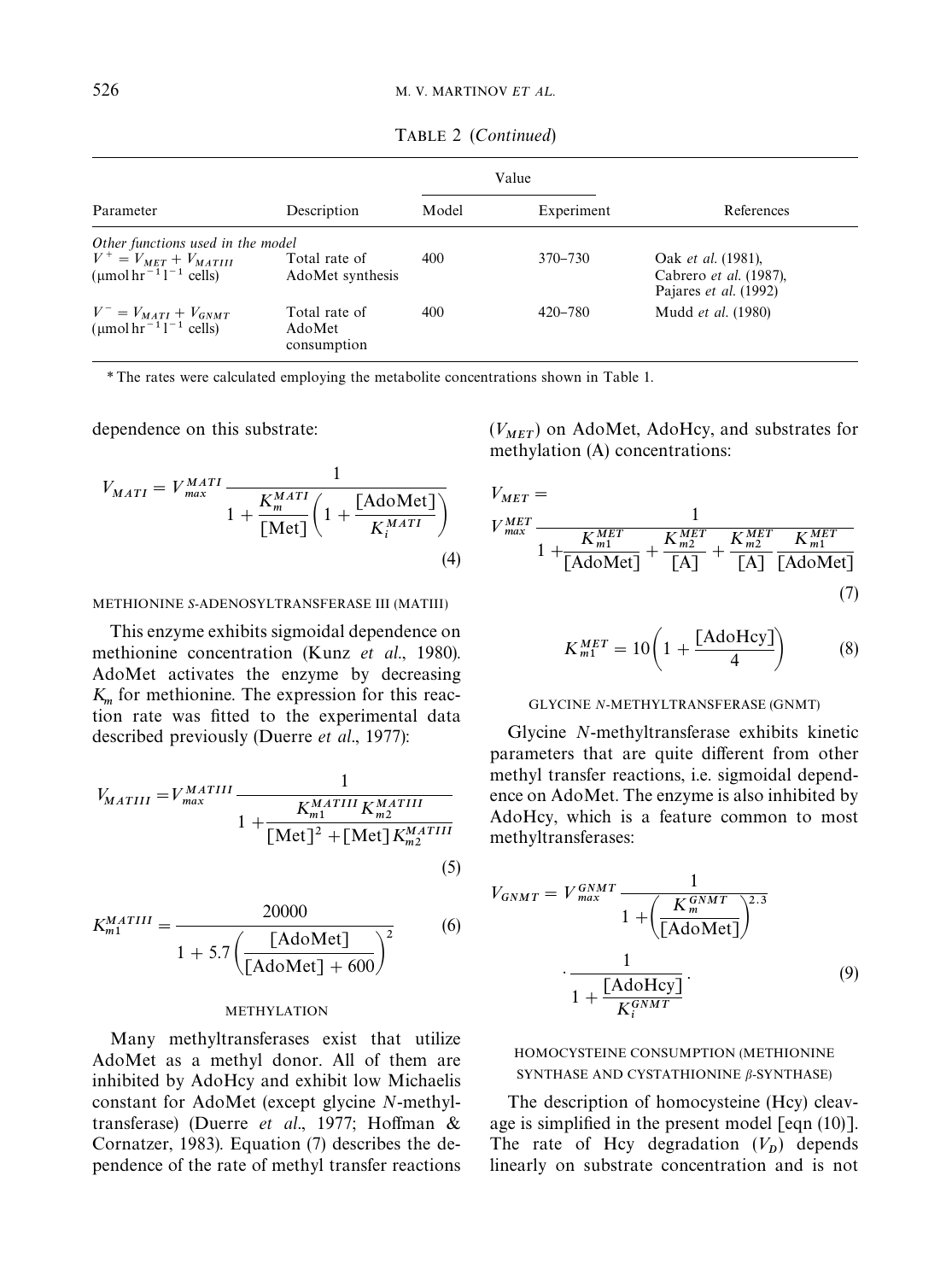100

80

60

40

AdoHcy (µM)

<span id="page-6-0"></span>affected by AdoMet. This rate also does not depend on methyltetrahydrofolate and serine levels, the second substrates for methionine synthase and cystathionine- $\beta$ -synthase, respectively [\(Fig. 1\)](#page-1-0)

$$
V_D = \alpha_d \quad \text{[Hcy]},
$$
  
[Hcy] = [AdoHcy]  $\frac{K_{AHC}}{[\text{Adenosine}]}$ . (10)

#### Results

Since the model describes the kinetic behavior with two variables, a phase diagram is the most convenient way to analyse the results. The phase diagram for [eqns \(2\)](#page-3-0) and [\(3\)](#page-3-0) is shown in Fig. 3. The solid lines are the null-clines d[AdoMet]/  $dt = 0$  and  $d[AdoHcy]/dt = 0$ . Phase trajectories are shown by dashed lines. They are parallel to the axis of AdoHcy until they meet the null-cline  $d[AdoHcy]/dt = 0$ . The main conclusion from these data is that AdoHcy is the fast variable (i.e. time constant is in the seconds time regime), whereas AdoMet is the slow variable (i.e. time constant is about tens of minutes). Thus, following initiation of the reactions, AdoHcy quickly reaches its quasi-steady state within seconds (dashed lines), whereas AdoMet changes more slowly in tens of minutes according to eqns (11) and (12).

$$
\frac{d(\text{AdoMet})}{dt} = V^+ - V^- \tag{11}
$$

$$
\frac{\text{d}[{\text{AdoHcy}}]}{\text{d}t} = 0 \tag{12}
$$

According to eqn (11) the interplay between the overall rates of AdoMet production  $(V^+)$  and consumption  $(V^-)$  and their dependence on methionine and AdoMet concentrations determines the kinetic behavior of the whole metabolic system. Figure 4 shows the dependence of  $V^+$ (solid lines) and  $V^-$  (dashed line) on the concentration of AdoMet. A steady state can be achieved only if the rate of AdoMet production is equal to the rate of its cleavage. The intersections of  $V^+$  and  $V^-$  yield the concentrations of AdoMet at this steady state. As follows from [eqns](#page-5-0)

20 2  $\mathbf 0$  $\Omega$ 200 400 600 800 1000 1200  $AdoMet (µM)$ FIG. 3. Phase diagram for [eqns \(2\)](#page-3-0) and [\(3\)](#page-3-0) at physiolo-

 $\mathbf{1}$ 

gical values of parameters. Phase trajectories are shown as dashed lines. Arrows indicate the direction of phase trajectories. 1—null-cline  $(d[AdoMet]/dt) = 0; 2$ —nullcline  $(d[AdoHcy]/dt) = 0.$ 



FIG. 4. The total rates of AdoMet production ( $V^+$ , and consumption  $(V^-, \text{-} \text{-})$  as a function of AdoMet concentration.  $V^+$  is shown at three different methionine concentrations: 1 is at 42.5  $\mu$ M, 2 is at 52.5  $\mu$ M, and 3 is at 57.5  $\mu$ M. ( $\bullet$ ) indicates stable steady states with low (A) and high (B) AdoMet concentrations;  $(O)$  indicates an unstable steady state.

 $(4)$ – $(9)$ , changes in methionine concentration affect  $V^+$  only without altering  $V^-$ . Curves 1–3 in Fig. 4 represent  $V^+$  under three different concentrations of methionine.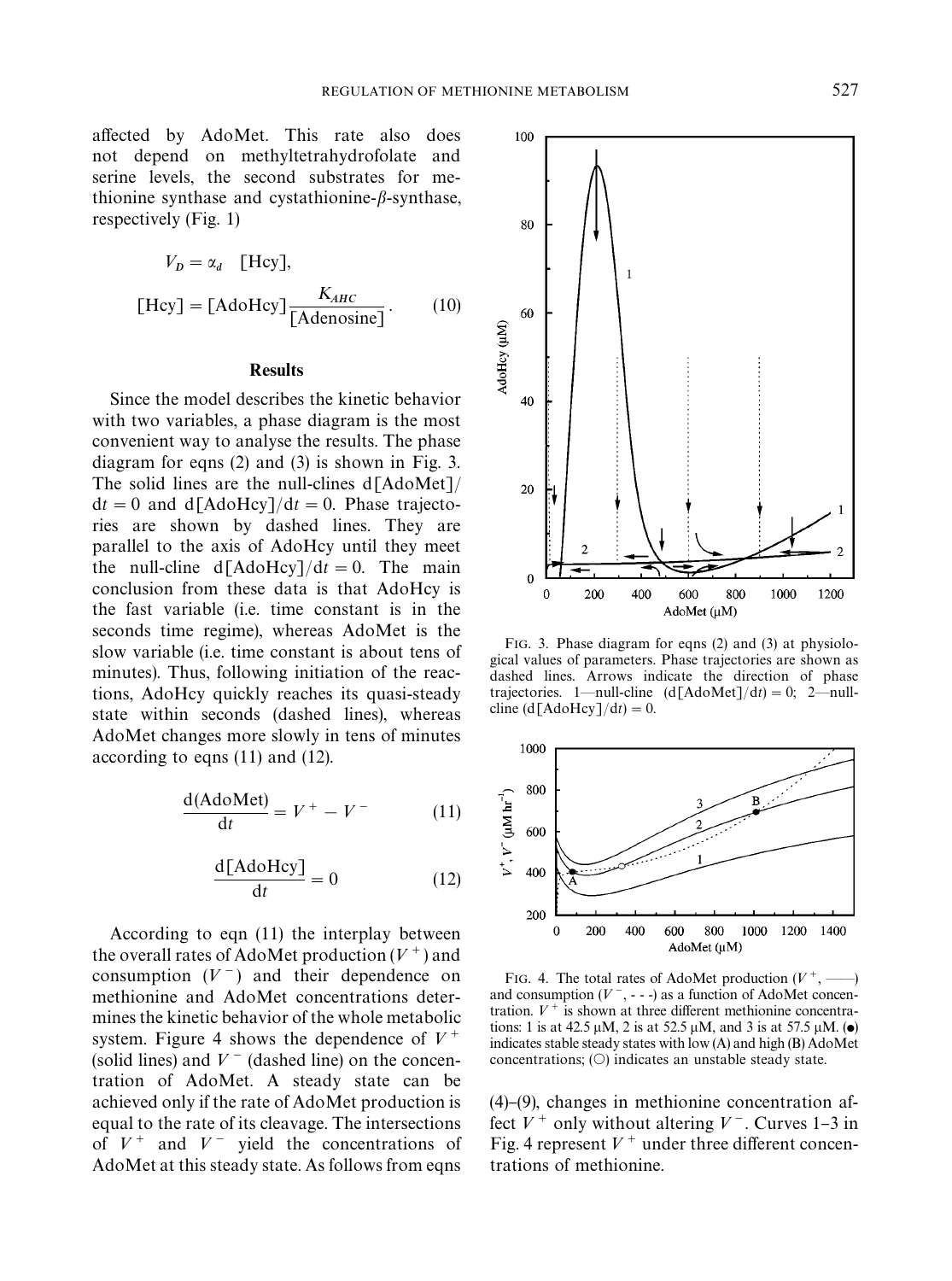<span id="page-7-0"></span>One steady state exists if methionine concentration is lower than 50  $\mu$ M [\(Fig. 4,](#page-6-0) curve 1). This steady state is stable. This represents the "low" mode of methionine metabolism, at a rather low AdoMet concentration and low metabolic rate. If the concentration of methionine is higher than 54  $\mu$ M [\(Fig. 4](#page-6-0), curve 3), the system achieves a second stable steady state in which the concentration of AdoMet and the metabolic flux are much higher. This represents the "high" mode for methionine metabolism.

When the methionine concentration lies within a narrow range between 50 and 54  $\mu$ M, unusual kinetic behavior in this pathway is predicted [\(Fig. 4,](#page-6-0) curve 2). There are three points of intersection, i.e. three steady states. The middle point is a saddle and is unstable. The other two represent the steady states at low and high concentrations of AdoMet. These data imply that for the same concentration of methionine, the rates of AdoMet degradation and synthesis can either be low [\(Fig. 4,](#page-6-0) curve 2, steady state A) or high [\(Fig. 4,](#page-6-0) curve 2, steady state B). Thus, the system is bi-stable.

How would the system behave, for instance, if the methionine concentration changed 20% from 45 to 55  $\mu$ M? Figure 5(a) shows a time course for incremental changes in methionine concentration from 45 to 52  $\mu$ M, then up to 55  $\mu$ M followed by a reversal. Figure 5(b) shows the kinetics for the corresponding changes in AdoMet concentration. If the methionine concentration was initially low and increased to  $52 \mu M$ , then the AdoMet concentration would increase slightly [Fig. 5(b)]. In contrast, if the methionine concentration decreased from 55 to 52  $\mu$ M the AdoMet concentration would also decrease but would stabilize at a much higher level than before, since the system remains in the "high" steady state. Thus, for the same concentration of methionine, the AdoMet level can be either low or high [see concentrations at 15 min vs. 75 min in Fig. 5(b)]. The kinetics for changes in AdoHcy concentrations are very similar to AdoMet [Fig. 5(b)].

[Figure 6](#page-8-0) shows the steady-state concentration of AdoMet as a function of methionine concentration. The system stays in the "low" steady state if methionine is below 54  $\mu$ M. In this range of methionine concentrations, AdoMet levels increase slowly with increasing methionine but do



FIG. 5. Kinetics of AdoMet and AdoHcy concentration changes triggered by a change in methionine concentration: (a) time course for changes in methionine concentration, (b) kinetics of AdoMet and AdoHcy concentration changes corresponding to changes in methionine concentration shown in (a).

not exceed 100  $\mu$ M. When the methionine concentration exceeds  $54 \mu M$  the concentration of AdoMet increases sharply rising  $\sim$  10-fold [\(Fig. 6,](#page-8-0) right arrow). The most notable feature in this behavior is the jump in the AdoMet concentration. Thus, the change in substrate concentration in this range triggers a switch in this metabolic pathway from one mode to another. In contrast, a decrease in methionine concentration from a "high" level to  $54 \mu M$  is not accompanied by a corresponding jump to the "low" steady state. Instead, this transition occurs only when the methionine concentration decreases to  $50 \mu M$ [\(Fig. 6](#page-8-0), left arrow). This represents a typical hysteresis curve. With increasing methionine concentration there is one dependence and with decreasing methionine concentration there is another.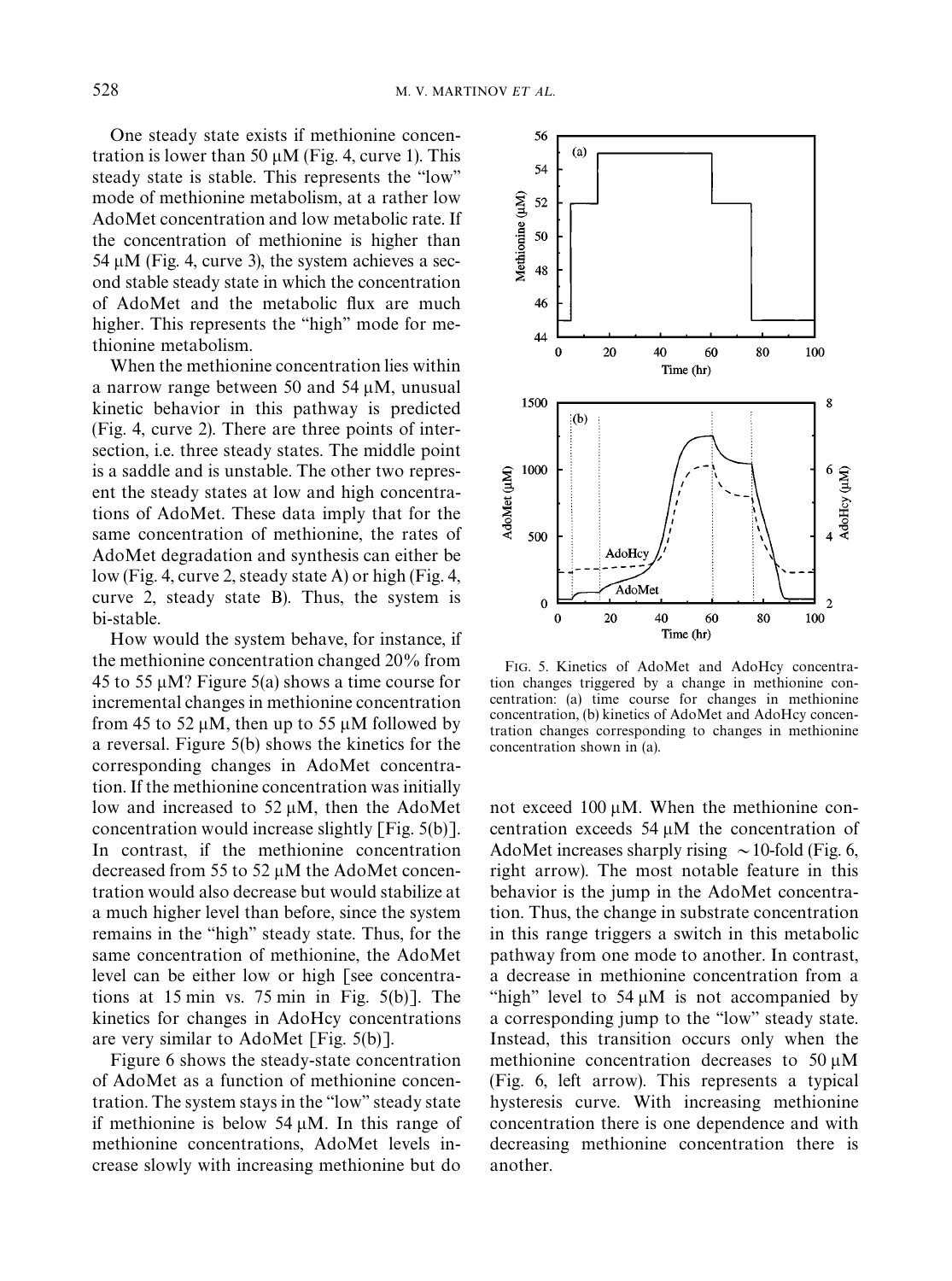<span id="page-8-0"></span>

FIG. 6. Steady-state concentration of AdoMet as a function of methionine concentration. (- - -) indicates unstable stationary points,  $(\rightarrow)$  shows points at which a jump in the AdoMet concentration is observed and  $\left(\bullet\right)$  indicates the physiological state in the "low" mode.

The dependence of the rates of individual enzymes as a function of methionine concentration is shown in Fig. 7. At low methionine concentrations (i.e. at the "low" steady state) the total rate of AdoMet synthesis [Fig. 7(a), curve 1] is largely determined by MATI [Fig. 7(a), curve  $2$ ] while the flux through MATIII is small  $[Fig, 7(a)$ , curve 3]. The rate of AdoMet synthesis is balanced by its consumption as determined by the total methylase activity [Fig. 7(b), curves 1 and 2, respectively]. Under these conditions, the flux through glycine *N*-methyltransferase is negligible [Fig. 7(b), curve 3]. When the system is in the "high" steady state, the rate of AdoMet production is governed mostly by MATIII [Fig. 7(a), curve 3]. Under these conditions, the AdoMet production exceeds its consumption by the methyltransferases and could render the system unstable [Fig. 7(b), curve 2]. However, this is averted by the compensatory increase in the flux of AdoMet through glycine-*N*-methyltransferase.

The critical methionine concentration (i.e. at the bifurcation point), where metabolism is triggered to a "high" mode depends strongly on the kinetic parameters of the isoforms MATI and MATIII. For example, [Fig. 8](#page-9-0) shows the AdoMet concentration as a function of methionine



FIG. 7. The dependence of steady-state rates of AdoMet production and AdoMet consumption on methionine concentration. (a) Dependence of AdoMet production (1) and the activities of MATI (2) and MATIII (3) on methionine concentration. (b) Kinetics of AdoMet consumption (1) and of its components, total methylation (2) and glycine-*N*-methyltransferase (3) on methionine concentration.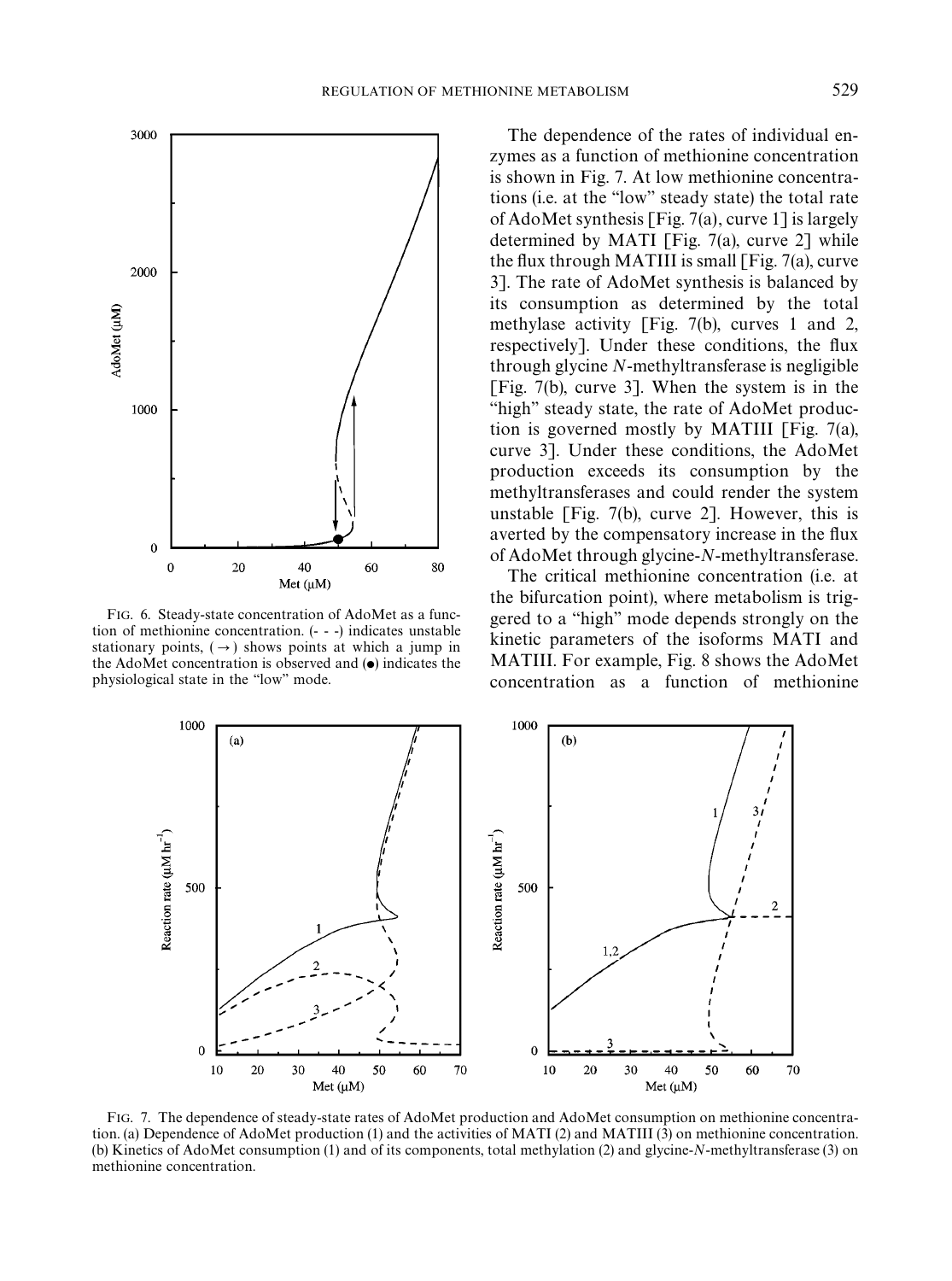<span id="page-9-0"></span>

FIG. 8. The steady-state concentration of AdoMet as a function of methionine concentration at three different values of MATI activity  $\frac{6}{6}$  of normal value) where 1 is at 200%, 2 is 100%, and 3 is at 50%.  $\bullet$  indicates the physiological state in the "low" mode.

concentration for three different MATI activities. The curve shifts from the right to the left, when the enzyme activity is increased which triggers metabolism to the "high" mode at a fixed methionine concentration. An analogous shift can be achieved by decreasing the rate of AdoHcy degradation as shown in Fig. 9. However, the influence of  $\alpha_d$  [see [eqn \(10\)\]](#page-6-0) is much weaker than that of MATI. The rate of AdoHcy degradation would have to be decreased 100-fold to switch the system to the "high" mode.

## **Discussion**

The methionine metabolic pathway plays at least two major roles in liver cells: (1) production of methyl groups to support a variety of methyl transfer reactions and (2) the conversion of methionine to cysteine. According to the model developed in this study, the pathway can operate in two modes to fulfil these physiological functions. The first mode represents a low metabolic



FIG. 9. The steady-state concentration of AdoMet as a function of methionine concentration at three different rates of homocysteine degradation:  $1-\alpha_d = 0.01 \alpha_{d,0}$ ;  $2-\alpha_d = \alpha_{d0}$ ;  $3-\alpha_d = 100 \alpha_{d0}$ . The rate of AdoHcy degradation is determined by the parameter  $\alpha_d$ :  $V_D = \alpha_d$ . Hcy. ( $\bullet$ ) indicates the physiological state in the "low" mode.

rate, occurs at low methionine concentrations, results in low AdoMet concentrations and serves to maintain the cells supply of AdoMet which is the major substrate for methylation. The second mode represents a high metabolic rate, occurs at high methionine concentrations, results in high AdoMet concentrations, serves to enhance cysteine synthesis if it is necessary, and provides a degradative pathway for excess methionine.

In the "low" mode [\(Fig. 7\),](#page-8-0) the system functions predominantly to produce the methylation substrate, AdoMet. The regulatory mechanism under these conditions is the same as that seen in many metabolic pathways where the product, AdoMet in this instance, inhibits its own production. This strategy permits relatively independent regulation of AdoMet levels by its various consumers, the methylases. Thus, changes in the rate of one of the consumers lead to corresponding changes in the rate of substrate production thus preventing significant deviations in steady-state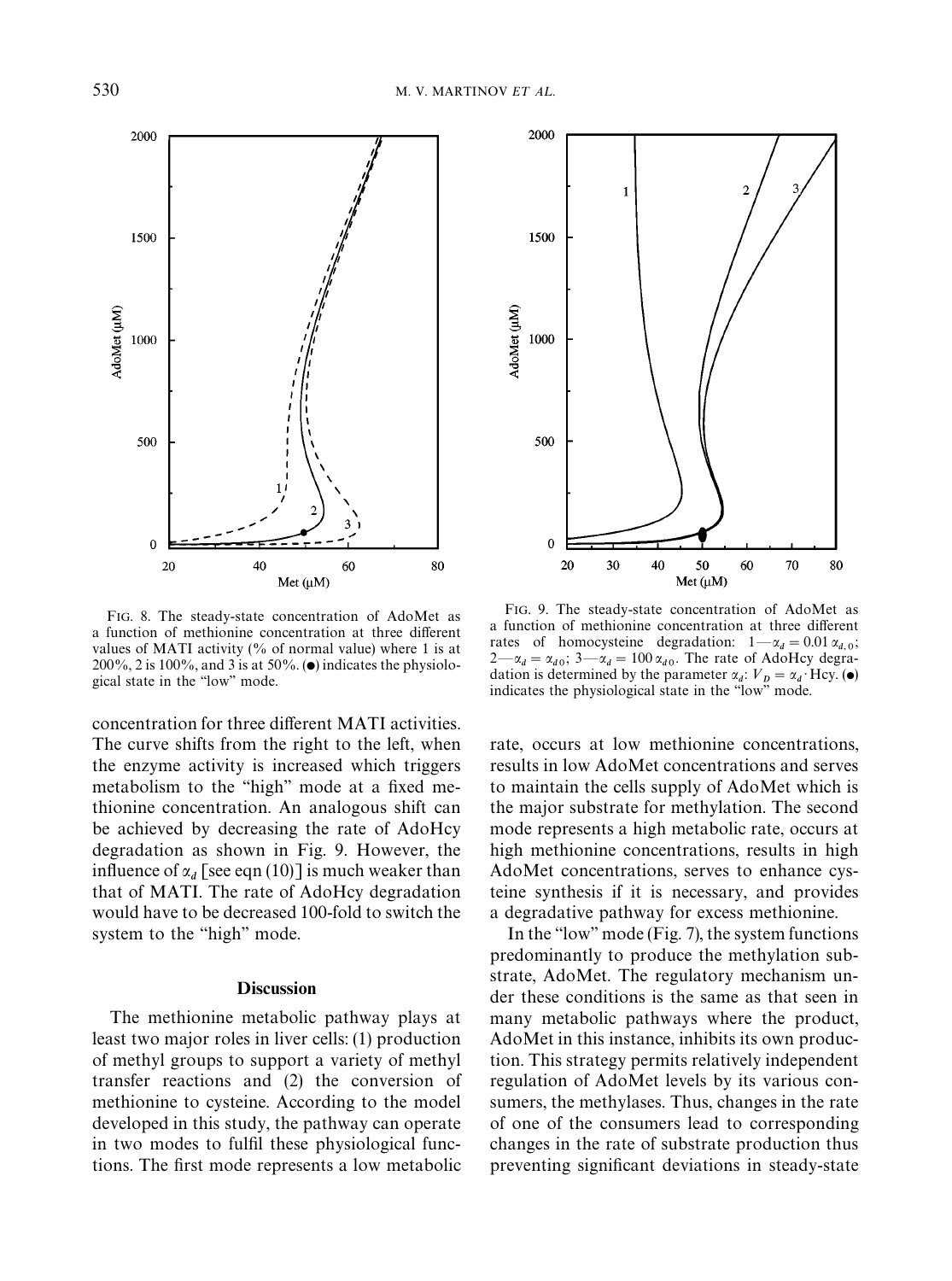<span id="page-10-0"></span>AdoMet levels. In this steady state, both the AdoMet concentration and the flux through this metabolic pathway are low. In the "high" mode [\(Fig. 7\)](#page-8-0), AdoMet levels and the rates of its synthesis and degradation are greatly increased. The flow of methionine through AdoMet under these conditions greatly exceeds the demand of the methylases [\[Fig. 7\(b\)\]](#page-8-0). Under these conditions, the AdoMet levels are critically dependent on the methionine concentration [\(Fig. 5\).](#page-7-0) The behavior predicted by this model is supported by experimental studies in which the concentrations of AdoMet and AdoHcy and the activity of glycine *N*-methyltransferase were found to increase during adaptation to excess dietary methionine [\(Finkelstein & Martin, 1986; London](#page-11-0) *et al*[., 1987\).](#page-11-0)

The kinetic behavior of the system described above is determined mostly by the equilibrium between production and consumption of AdoMet. The synthesis of AdoMet is controlled by the activities of the two isozymes, MATI and MATIII, which display differential responses to their product, AdoMet. MATIII is activated by its product whereas MATI is inhibited. This kinetic property of MATIII is the reason that the dual steady states are possible in this pathway [\(Fig. 4\)](#page-6-0). However, this feature also renders the system unstable since high AdoMet concentrations accelerate the rate of its synthesis and therefore of ATP consumption. Glycine-*N*methyltransferase counters this instability under conditions of increased AdoMet synthesis since AdoMet also activates this enzyme and the extent of this activation is higher than for MATIII [\(Fig. 4\).](#page-6-0) This unlimited increase in AdoMet concentration is therefore averted and a second steady state is stabilized. From the biochemical point of view, glycine-*N*-methyltransferase may be viewed as performing a futile task since it converts glycine to sarcosine which is not a useful metabolite. Sarcosine can either be converted back to glycine by sarcosine dehydrogenase or transported out of the cell. Our mathematical model suggests a rationale for the existence of this enzyme. It endows the cell with the ability to greatly increase the #ow from methionine to homocysteine under conditions of excess methionine. Thus, as has been noted previously, the liver which alone contains MATIII, may be

unique in its ability to adapt quickly to high levels of methionine [\(Finkelstein, 1990\)](#page-11-0).

Our model also describes the transitions between the two steady states in methionine metabolism. The first factor affecting this system is methionine. At physiological concentrations of methionine [\(Finkelstein & Martin, 1986\)](#page-11-0), the metabolic system remains in the "low" steady state. Increase in methionine levels triggers the transition to the "high" steady state. Only a  $10\%$ increase in methionine concentrations leads to a two-fold higher rate in its conversion to homocysteine and a ten-fold increase in the AdoMet levels. The concentration of methionine thus serves as a key toggle switch between the two modes. This is consistent with the observation that the concentration of methionine in rat liver is relatively insensitive to changes in dietary protein intake, in contrast to the hepatic concentrations of AdoMet and AdoHcy which increase with augmented dietary protein [\(Finkelstein](#page-11-0) *et al*., 1982).

The existence of two states in a system is a common phenomenon in biology. The switching mechanism in many cases is dependent on a signal transduction pathway and involves  $covalent$  modification, viz. phosphorylation/ dephosphorylation reactions. Analysis of the methionine metabolic pathway reveals the existence of a different type of metabolic switch, one which is accomplished by changes in the concentration of the substrate.

This work was supported in part by a grant from the National Institutes of Health (HL58984). R.B. is an Established Investigator of the American Heart Association.

#### REFERENCES

- BEATTY, P. W. & REED, D. J. (1980). Involvement of the cystathionine pathway in the biosynthesis of glutathione by isolated rat hepatocytes. *Arch*. *Biochem*. *Biophys*. 204, 80-87.
- CABRERO, C., PUERTA, J. & ALEMANY, S. (1987). Purification and comparison of two forms of *S*-adenosyl-Lmethionine synthase from rat liver. *Eur*. *J*. *Biochem*. 170, 299-304.
- CABRERO, C. & ALEMANY, S. (1988). Conversion of rat liver *S*-adenosyl-L-methionine synthetase from high-Mr form to low-Mr form by LiBr. *Biochim*. *Biophys*. *Acta* 952, 277-281.
- CABRERO, C., DUCE, A. M., ORITZ, P., ALEMANY, A. & MATO, J. M. (1988). Specific loss of the high-molecularweight form of *S*-adenosyl-L-methionine synthetase in human liver cirrhosis. *Hepatology* 8, 1530-1534.